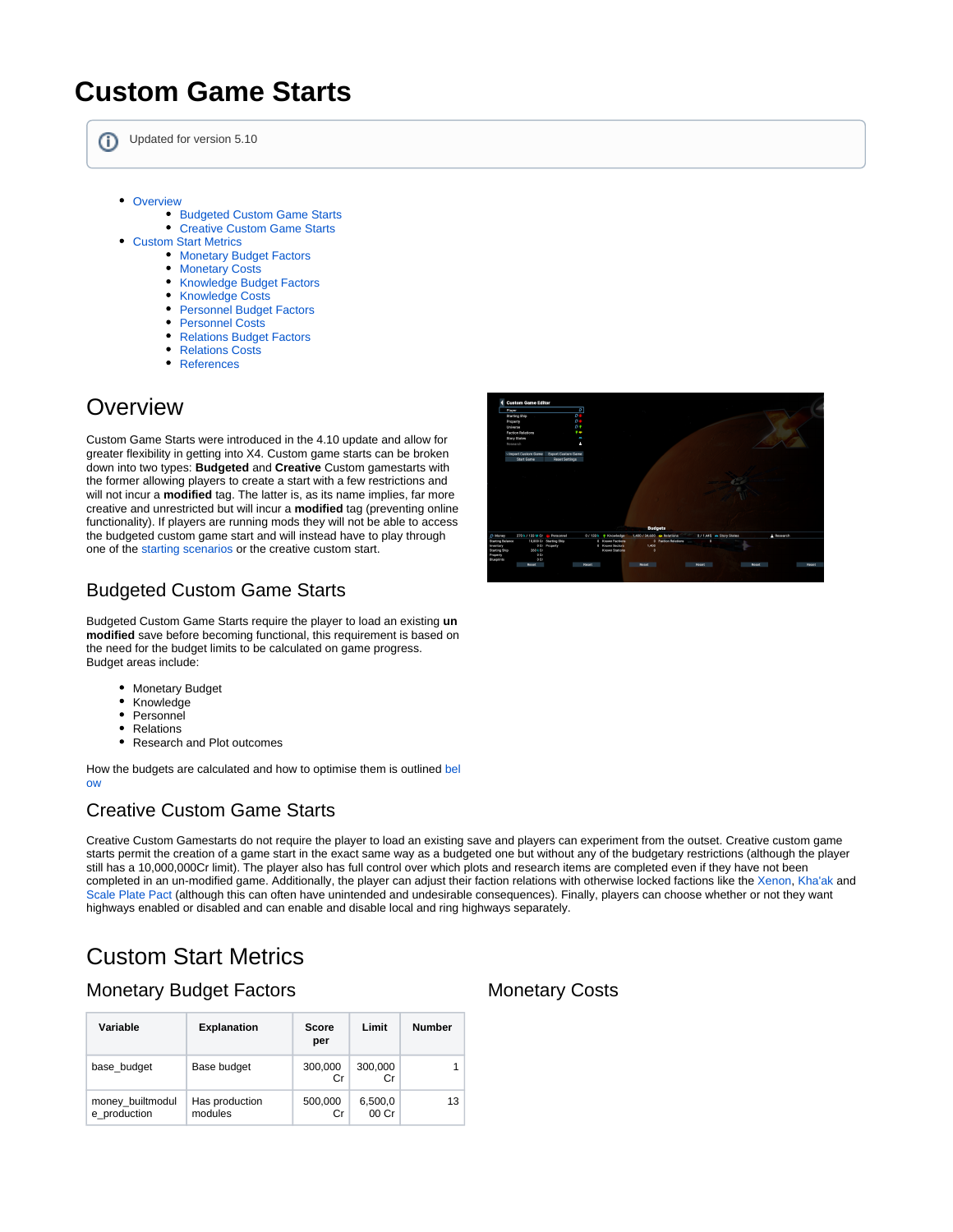| money_builtmodul<br>e_pier          | Has pier modules                        | 600,000<br>Сr     | 4.200.0<br>00 Cr   | $\overline{7}$ |
|-------------------------------------|-----------------------------------------|-------------------|--------------------|----------------|
| money_builtmodul<br>e dock          | Has dock modules                        | 80,000<br>Сr      | 1,680,0<br>00 Cr   | 21             |
| money builtmodul<br>e luxurydock    | Has a luxury dock<br>module             | 150,000<br>Сr     | 150,000<br>Сr      | 1              |
| money builtmodul<br>e_storage_s_m   | Has S and M<br>storage modules          | 90,000<br>Сr      | 810,000<br>Сr      | 9              |
| money_builtmodul<br>e_storage_l     | Has L storage<br>modules                | 150,000<br>Сr     | 1.050.0<br>00 Cr   | 7              |
| money_builtmodul<br>e_buildmodule_s | Has S ship build<br>modules             | 21,000,0<br>00 Cr | 21,000,<br>000 Cr  | 1              |
| money_tradeamou<br>nt 100k          | $Sold > 100k$ worth<br>of goods at once | 20,000<br>Сr      | 1,400,0<br>00 Cr   | 70             |
| money_tradeamou<br>nt 1mil          | Sold > 1mil worth<br>of goods at once   | 200,000<br>Сr     | 7,000,0<br>00 Cr   | 35             |
| money_boughtship<br>$\_m$           | Bought an M ship                        | 400,000<br>Сr     | 5,200,0<br>00 Cr   | 13             |
| money_boughtship<br>┚               | Bought an L ship                        | 1,800,00<br>0 Cr  | 12,600,<br>000 Cr  | 7              |
| money_boughtship<br>xl              | Bought an XL ship                       | 20,000,0<br>00 Cr | 20,000,<br>000 Cr  | 1              |
| money_boughtship<br>carrier         | Bought a carrier                        | 27,000,0<br>00 Cr | 27,000,<br>000 Cr  | 1              |
| money_boughtship<br>_supply         | Bought a supply<br>ship                 | 25,000,0<br>00 Cr | 25,000,<br>000 Cr  | 1              |
|                                     |                                         | Sum               | 133,890<br>.000 Cr |                |

Increasing the financial budget would intuitively increase the player's starting balance, however, it becomes quickly apparent that that is not the case. This is evidenced by the restriction of the player's starting balance to 10,000,000Cr which leaves a massive 123,890,000Cr left over when the maximum budget has been reached. Instead the overwhelming majority of the monetary budget is consumed by inventory items (limited to a select range that excludes paintmods, and technology modification components), ships and starting stations. Prices of stations and ships are taken to be that of the average cost and the player cannot select the Syn or the Asgard for their starting ship or other property. Finally, having any pre-built stations will require funds for the blueprint cost on top of the cost of the station's built components.

### <span id="page-1-0"></span>Knowledge Budget Factors

| Variable                  | <b>Explanation</b>                         | <b>Score</b><br>per | Limit   | <b>Number</b>                         |
|---------------------------|--------------------------------------------|---------------------|---------|---------------------------------------|
| base budget               | Base budget                                | 5,000               | 5,000   | 1                                     |
| known lockbo<br>x_normal  | Opened a normal lockbox<br>$(1$ lock)      | 100                 | 10,000  | 100                                   |
| known lockbo<br>x rare    | Opened a rare lockbox<br>(4 or more locks) | 500                 | 30,000  | 60                                    |
| known aqued<br>uct        | Target an aqueduct                         | 2,000               | 2,000   | 1                                     |
| known_khaak<br>hive       | Target a Kha'ak Hive                       | 3,000               | 3,000   | 1                                     |
| known sector              | Enter a new sector                         | 200                 | 39,000  | 195<br>(As of<br>CoH and<br>SV v4.10) |
| known sector<br>xenon     | Enter a Xenon sector                       | 2,000               | 2,000   | 1                                     |
| known datav<br>ault       | Target a Data Vault                        | 3,000               | 3,000   | 1                                     |
| known timelin<br>e unlock | Unlock a timeline entry                    | 1,000               | 30.000  | 30                                    |
| Sum                       |                                            |                     | 124,000 |                                       |

## <span id="page-1-1"></span>Personnel Budget Factors

| Variable               | <b>Explanation</b>                                   | Score<br>per | Limit  | <b>Number</b> |
|------------------------|------------------------------------------------------|--------------|--------|---------------|
| base budget            | <b>Base Budget</b>                                   | 1,000        | 1.000  |               |
| people_pilot_2<br>star | Promoted a 2 star pilot<br>to 3 stars with a seminar | 500          | 25.000 | 50            |

#### Knowledge Costs

The Knowledge component of the Budget determines whether or not a faction or a sector is initially known to a player and in the case of sectors if all stations are known. Knowledge of a faction is a fixed value of 2,000 points per faction but the cost of knowing a sector is variable with more remote sectors having a greater cost (this is important as players can only start in known sectors). Finally, the cost of whether or not all stations in a given sector is also a fixed cost like faction knowledge and is set at 1,800 points per sector.

#### Personnel Costs

The personnel budget affects the quality of the crew on ships and managers on stations. If a crew level is not set in the custom game start editor a random level crew will be generated. Crew cost factors in both the quantity of crew and the quality, quantity is considered linearly but the cost of quality crew grows exponentially. The cost of crew is roughly equal to ((star level)/3)^3.5 for levels over 1/3, this means a five star crew member will cost 13,070 points.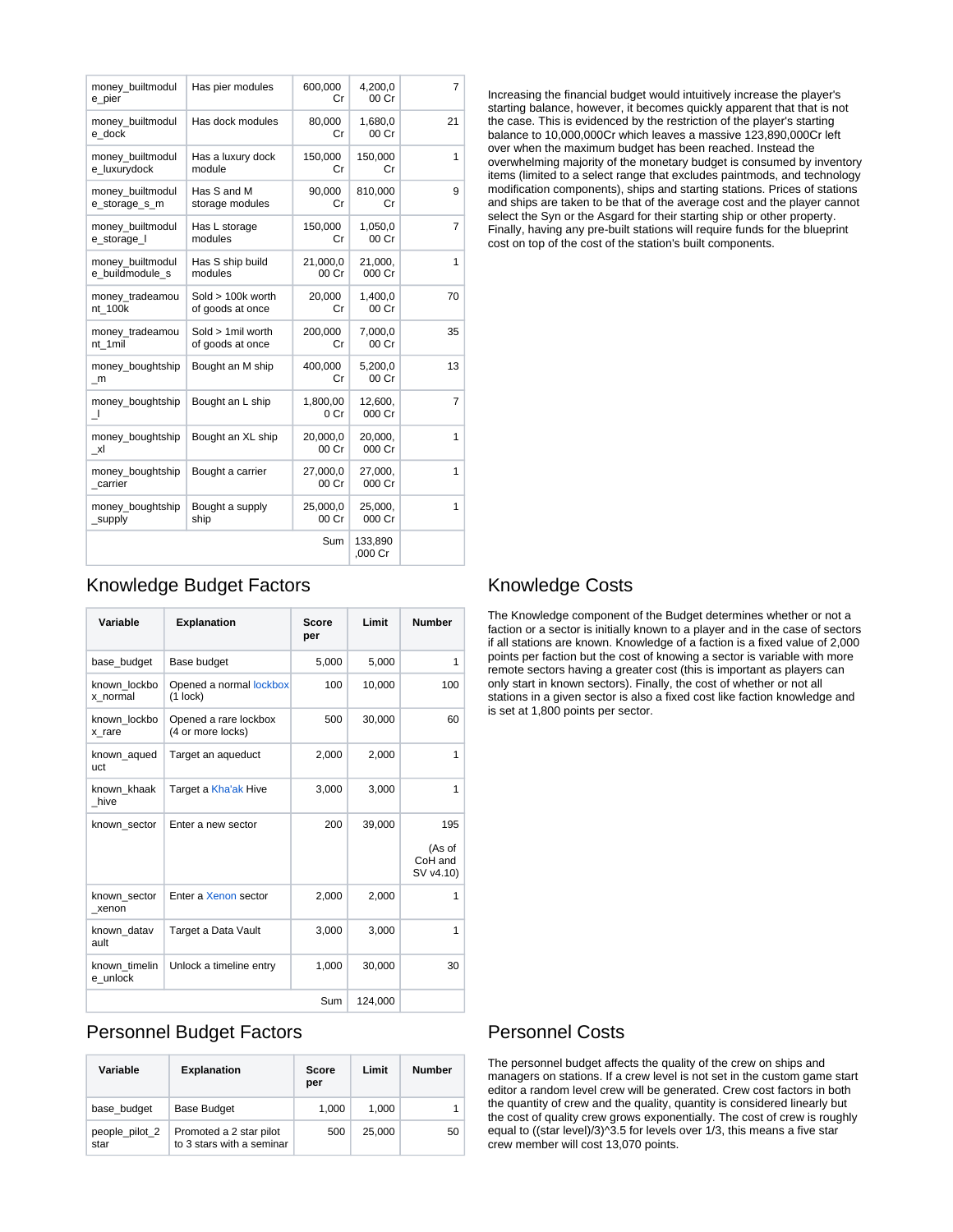| people pilot 3<br>star          | Promoted a 3 star pilot<br>to 4 stars with a seminar      | 2,500 | 75,000  | 30   |
|---------------------------------|-----------------------------------------------------------|-------|---------|------|
| people_pilot_4<br>star          | Promoted a 4 star pilot<br>to 5 stars with a seminar      | 5,000 | 100,000 | 20   |
| people_manag<br>er 2star        | Promoted a 2 star<br>manager to 3 stars with<br>a seminar | 500   | 25,000  | 50   |
| people_manag<br>er 3star        | Promoted a 3 star<br>manager to 4 stars with<br>a seminar | 2,500 | 75,000  | 30   |
| people_manag<br>er 4star        | Promoted a 4 star<br>manager to 5 stars with<br>a seminar | 5.000 | 100.000 | 20   |
| people_pilot_4<br>star onload   | Has a 4 star pilot                                        | 1,500 | 30,000  | 20   |
| people pilot 5<br>star onload   | Has a 5 star pilot                                        | 3,000 | 60,000  | 20   |
| people manag<br>er 4star onload | Has a 4 star manager                                      | 1,500 | 30,000  | 20   |
| people_manag<br>er 5star onload | Has a 5 star manager                                      | 3,000 | 60,000  | 20   |
| people_crew_c<br>ount           | Total number of crew                                      | 20    | 60,000  | 3000 |
| Sum                             |                                                           |       | 641,000 |      |

## <span id="page-2-0"></span>Relations Budget Factors

| Variable                              | <b>Explanation</b>                                                           | Score<br>per    | Limit | <b>Number</b> |
|---------------------------------------|------------------------------------------------------------------------------|-----------------|-------|---------------|
| base budget                           | Base budget                                                                  | 10 <sup>1</sup> | 10    | 1             |
| relation war<br>joinedfaction         | Joined a war effort                                                          | 10              | 10    | 1             |
| relation_war_<br>joinedopposit<br>ion | Joined a war effort<br>opposing another one                                  | 20              | 20    | 1             |
| relation trad<br>eguild               | Joined a trade guild                                                         | 20              | 20    | 1             |
| relation pirat<br>equild              | Joined a pirate quild<br>(currently only offered by<br>the Scale Plate Pact) | 30              | 30    | 1             |
| relation leak<br>mission ea<br>sy     | Completed an easy leak<br>mission                                            | 10              | 10    | 1             |
| relation leak<br>mission hard         | Completed a hard leak<br>mission                                             | 30              | 30    | 1             |
| relation cere<br>mony_10              | First level 10 reputation<br>ceremony bonus                                  | 20              | 20    | 1             |
| relation_cere<br>mony_10              | Subsequent level 10<br>reputation ceremonies                                 | 5               | 75    | 15            |
| relation cere<br>mony_20              | First level 20 reputation<br>ceremony bonus                                  | 100             | 100   | 1             |
| relation cere<br>mony_20              | Subsequent level 20<br>reputation ceremonies                                 | 25              | 250   | 10            |
| relation 27                           | Reached +27 with one<br>faction                                              | 500             | 500   | 1             |
| relation 27                           | Reached +27 with<br>subsequent factions                                      | 75              | 525   | 7             |
| Sum                                   |                                                                              |                 | 1,600 |               |

### Relations Costs

Relations points exclusively affect relations with factions and can only be used to manipulate how the player interacts with the amicable [factions](https://www.egosoft.com:8444/confluence/display/X4WIKI/Factions) . The default relations in the editor is identical to the 'Young gun' starting scenario with most factions preset and a value of 0 with the exception of the [Free Families](https://www.egosoft.com:8444/confluence/display/X4WIKI/Free+Families), [Fallen Families](https://www.egosoft.com:8444/confluence/display/X4WIKI/Fallen+Families), [Terran Protectorate](https://www.egosoft.com:8444/confluence/display/X4WIKI/Terran+Protectorate), [Yaki](https://www.egosoft.com:8444/confluence/display/X4WIKI/Yaki) and [Zyarth](https://www.egosoft.com:8444/confluence/display/X4WIKI/Zyarth+Patriarchy)  [Patriarchy](https://www.egosoft.com:8444/confluence/display/X4WIKI/Zyarth+Patriarchy) which are set at -5, -5, -15, -25 and -15 respectively.

Changing relations comes at a cost of 1 point per reputation level between 1 and 10 (raising negative reputation levels up to 0 currently incurs no cost). Between 11 and 20 inclusive raising reputation by 1 level costs 10 points. Between 21 and 26 inclusive costs 100 points per level, the jump between 26 and 27 costs 300 points and for every level over 27 it costs 200 points. The total cost of maximising a factions reputation is hence 1,610 points and is impossible to do.